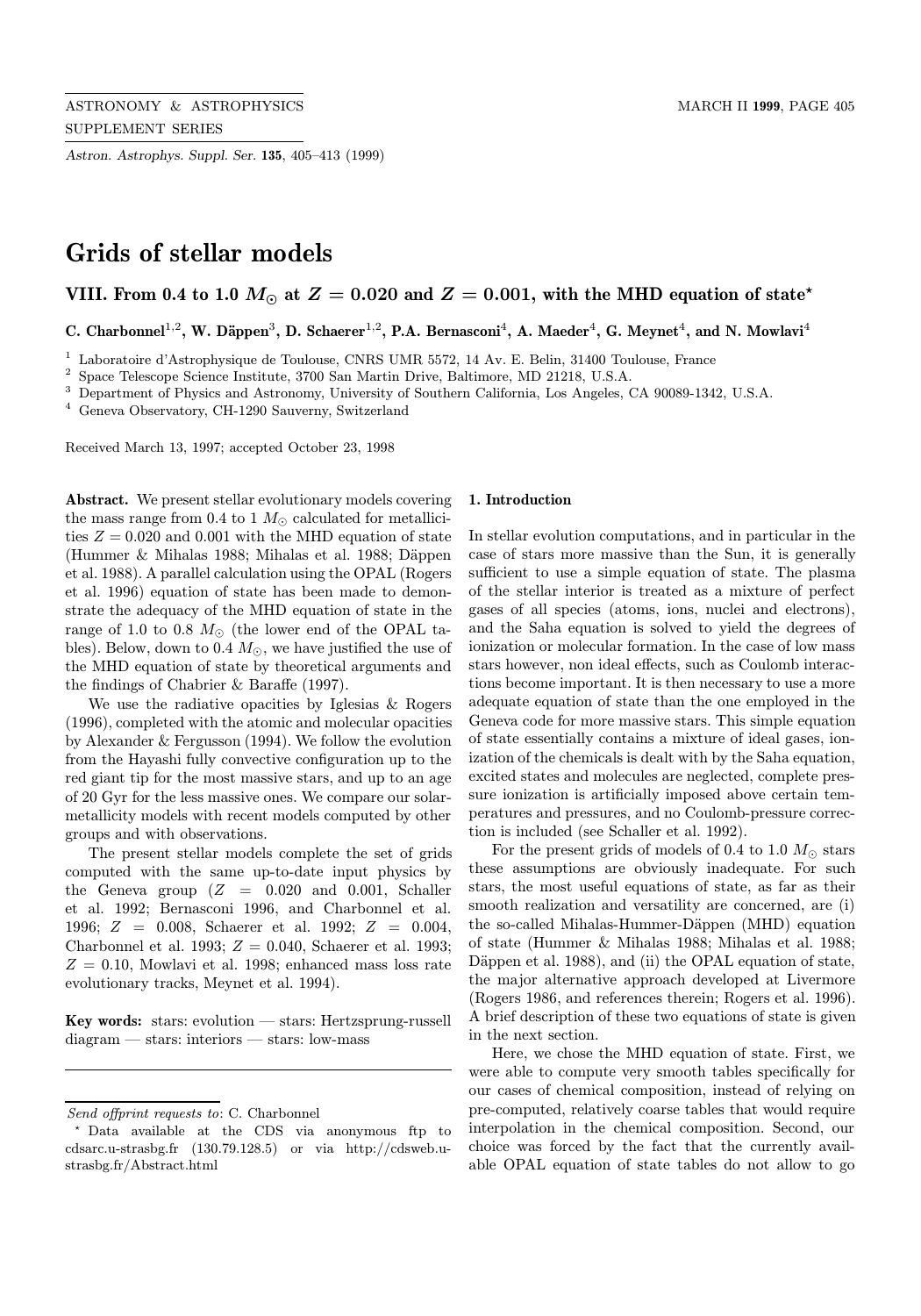below stars less massive than  $\sim 0.8$  M<sub> $\odot$ </sub>. Third, we validated our choice by a comparative calculation with OPAL at its low-mass end. We found results that are virtually indistinguishable from MHD. Fourth, we examined in a parallel theoretical study (Trampedach  $\&$  Däppen 1998) the arguments about the validity of the MHD equation of state down to the limit of our calculation of 0.4  $M_{\odot}$  (see below). Therefore we do not have to include a harder excluded-volume term such as the one included in the Saumon-Chabrier (SC) equation of state (Saumon & Chabrier 1991, 1992).

Although the MHD equation of state was originally designed to provide the level populations for opacity calculations of stellar envelopes, the associated thermodynamic quantities of MHD can none the less be reliably used also for stellar cores. This is due to the fact that in the deeper interior the plasma becomes virtually fully ionized. Therefore, in practice, it does not matter that the condition to apply the detailed Hummer-Mihalas (1988) occupation formalism for bound species is not fulfilled, because essentially there are no bound species. Other than that, the MHD equation of state includes the usual Coulomb pressure and electron degeneracy, and can therefore be used for low-mass stars and, in principle, even for envelopes of white dwarfs (W. Stolzmann, private communication). The present paper, with its MHD-OPAL comparison (see Sect. 3) corroborates this assertion.

This broad applicability of the MHD equation of state for entire stars was specifically demonstrated by its successes in solar modeling and helioseismology (Christensen-Dalsgaard et al. 1988; Charbonnel & Lebreton 1993; Richard et al. 1996; Christensen-Dalsgaard et al. 1996). A solar model that is based on the MHD equation of state from the surface to the center is in all respects very similar to one based on the OPAL equation of state, the major alternative approach developed at Livermore (Rogers 1986, and references therein; Rogers et al. 1996). This similarity even pertains to the theoretical oscillation frequencies that are used in comparisons with the observed helioseismic data.

Although the difference between the MHD and OPAL equations of state is of helioseismological relevance, it has no importance for the lower-mass stellar modeling of the present analysis. This is explicitly validated in the present paper. For the much finer helioseismological analyses, it turned out that in some respect the OPAL model seems to be closer than the MHD model to the one inferred from helioseismological observations (Christensen-Dalsgaard et al. 1996; Basu & Christensen-Dalsgaard 1997). However, we stress that for the present stellar modelling these subtle differences are no compelling reason to abandon the convenience of our ability to compute MHD equation of state tables ourselves, and to go below the range of the available OPAL tables ( $\sim$ 0.8  $M_{\odot}$ ).

Not only helioseismology, but also fine features in the Hertzsprung-Russell diagram of low- and very

low-mass stars impose strong constraints on stellar models (Lebreton & D¨appen 1988; D'Antona & Mazzitelli 1994, 1996; Baraffe et al. 1995; Saumon et al. 1995). They have all confirmed the validity of the principal equation-of-state ingredients employed in MHD (Coulomb pressure, partial degeneracy of electrons, pressure ionization). Finally, we have checked that even at the low-mass end of our calculations the physical mechanism for pressure ionization in the MHD equation of state is still achieved by the primary pressure ionization effect of MHD (the reduction of bound-state occupation probabilities due to the electrical microfield; see Hummer & Mihalas 1988). Such a verification was necessary to be sure that our results are not contaminated by the secondary, artificial pressure-ionization device included in MHD for the very low-temperature high-density regime (the so-called  $\Psi$  term of Mihalas et al. 1988). A parallel calculation has confirmed that in our models a contamination by this  $\Psi$  term can be ruled out  $(Trampedach & Däppen 1998).$ 

In the present paper, we expand the current mass range of the Geneva evolution models from 0.8 down to 0.4  $M_{\odot}$ , by using a specifically calculated set of tables of the MHD equation of state. This work aims to complete the base of extensive grids of stellar models computed by the Geneva group with up-to-date input physics  $(Z =$ 0.020 and 0.001, Schaller et al. (1992); Bernasconi (1996), and Charbonnel et al. (1996);  $Z = 0.008$ , Schaerer et al. (1992);  $Z = 0.004$ , Charbonnel et al. (1993);  $Z = 0.040$ , Schaerer et al. (1993);  $Z = 0.10$ , Mowlavi et al. (1998); enhanced mass loss rate evolutionary tracks, Meynet et al. (1994)). In Sect. 2, we present the characteristics of our equation of state and recall the physical ingredients used in our computations. In Sect. 3, we summarize the main characteristics of the present models and discuss the influence of the equation of state on the properties of low mass stars. Finally, we compare our solar-metallicity models with recent models computed by other groups and with observations in Sect. 4.

#### 2. Input physics

The basic physical ingredients used for the complete set of grids of the Geneva group are extensively described in previous papers (see Schaller et al. 1992, hereafter Paper I). With the exception of the equation of state, described in detail in the following subsection, we therefore just mention the main points.

## 2.1. Equation of state

We have already justified our choice of the MHD equation of state in the introduction. As mentioned there, MHD is one of the two recent equations of state that have been especially successful in modeling the Sun under the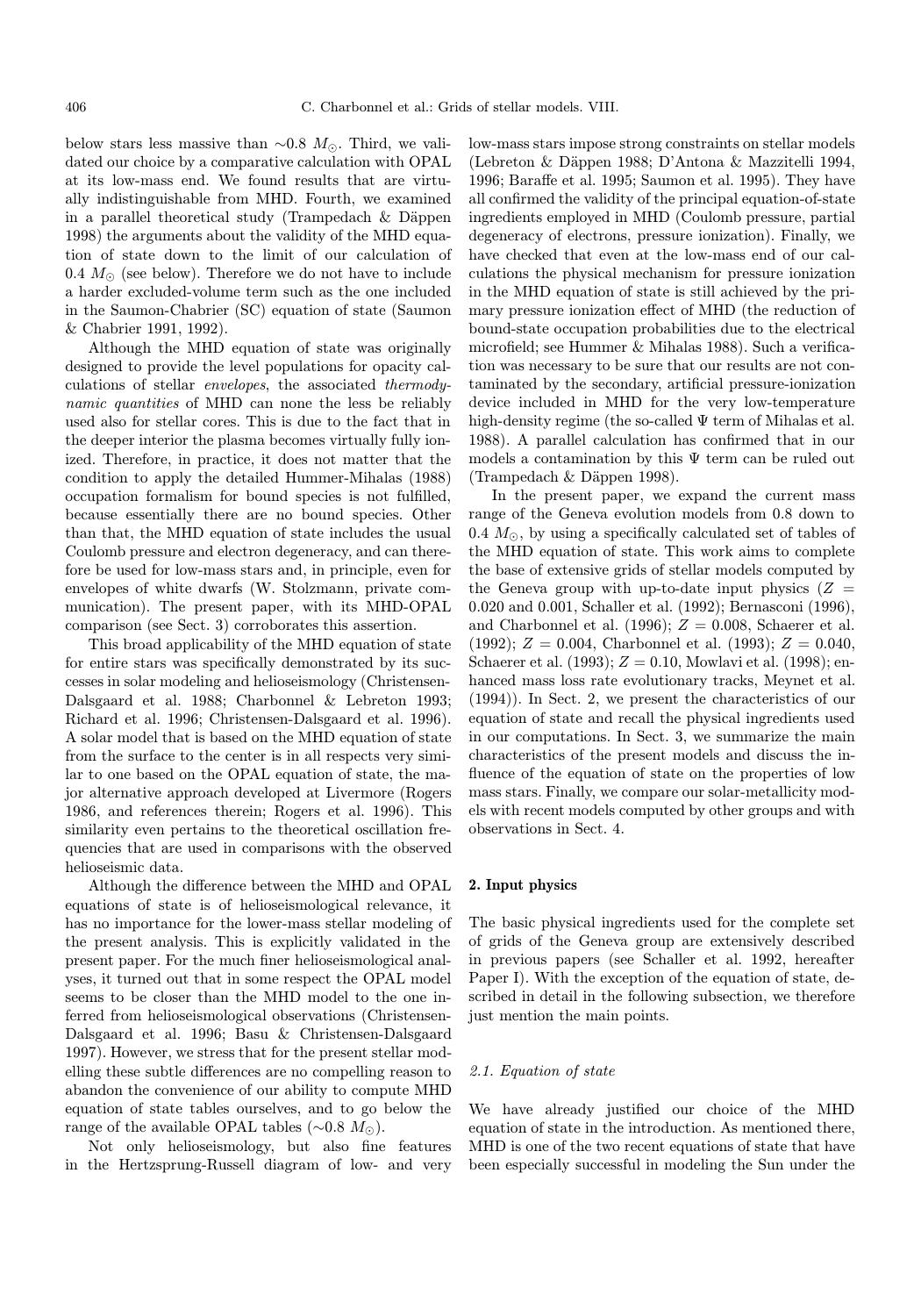strong constraint of helioseismological data. Historically, the MHD equation of state was developed as part of the international "Opacity Project" (OP, see Seaton 1987, 1992). It was realized in the so-called chemical picture, where plasma interactions are treated with modifications of atomic states, i.e. the quantum mechanical problem is solved before statistical mechanics is applied. It is based on the so-called free-energy minimization method. This method uses approximate statistical mechanical models (for example the nonrelativistic electron gas, Debye-Hückel theory for ionic species, hard-core atoms to simulate pressure ionization via configurational terms, quantum mechanical models of atoms in perturbed fields, etc.). From these models a macroscopic free energy is constructed as a function of temperature  $T$ , volume  $V$ , and the concentrations  $N_1, \ldots, N_m$  of the m components of the plasma. The free energy is minimized subject to the stoichiometric constraint. The solution of this minimum problem then gives both the equilibrium concentrations and, if inserted in the free energy and its derivatives, the equation of state and the thermodynamic quantities.

The other of these two equations of state is the one underlying the OPAL opacity project (see Sect. 2.2). The OPAL equation of state is realized in the so-called physical picture. It starts out from the grand canonical ensemble of a system of the basic constituents (electrons and nuclei), interacting through the Coulomb potential. Configurations corresponding to bound combinations of electrons and nuclei, such as ions, atoms, and molecules, arise in this ensemble naturally as terms in cluster expansions. Any effects of the plasma environment on the internal states are obtained directly from the statisticalmechanical analysis, rather than by assertion as in the chemical picture.

More specifically, in the chemical picture, perturbed atoms must be introduced on a more-or-less ad-hoc basis to avoid the familiar divergence of internal partition functions (see e.g. Ebeling et al. 1976). In other words, the approximation of unperturbed atoms precludes the application of standard statistical mechanics, i.e. the attribution of a Boltzmann-factor to each atomic state. The conventional remedy of the chemical picture against this is a modification of the atomic states, e.g. by cutting off the highly excited states in function of density and temperature of the plasma. Such cut-offs, however, have in general dire consequences due to the discrete nature of the atomic spectrum, i.e. jumps in the number of excited states (and thus in the partition functions and in the free energy) despite smoothly varying external parameters (temperature and density). However, the occupation probability formalism employed by the MHD equation of state avoids these jumps and delivers very smooth thermodynamic quantities. Specifically, the essence of the MHD equation of state is the Hummer-Mihalas (1988) occupation probability formalism, which describes the reduced availability of bound systems immersed in a plasma. Perturbations by charged

and neutral particles are taken into account. The neutral contribution is evaluated in a first-order approximation, which is good for stars in which most of the ionization in the interior is achieved by temperature (the aforementioned study (Trampedach & Däppen 1998) has verified the validity of this assumption down to the lowest mass of our calculation). For colder objects (brown dwarfs, giant planets), higher-order excluded-volume effects become very important (Saumon & Chabrier 1991, 1992; Saumon et al. 1995). In the common domain of application of the Saumon et al. (1995) and MHD equations of state, Chabrier & Baraffe (1997) showed that both developments yield very similar results, which strongly validates the use of the MHD equation of state for our mass range of 0.4 to  $1.0 M_{\odot}$ .

Despite undeniable advantages of the physical picture, the chemical picture approach leads to smoother thermodynamic quantities, because they can be written as analytical (albeit complicated) expressions of temperature, density and particle abundances. In contrast, the physical picture is normally realized with the unwieldy chemical potential as independent variable, from which density and number abundance follow as dependent quantities. The physical-picture approach involves therefore a numerical inversion before the thermodynamic quantities can be expressed in their "natural" variables temperature, density and particle numbers. This increases computing time greatly, and that is the reason why so far only a limited number of OPAL tables have been produced, only suitable for stars more massive than  $\sim 0.8 M_{\odot}$ . Therefore we chose MHD for its smoothness, availability, and the possibility to customize it directly for our calculation, despite the – in principle – sounder conceptual foundation of OPAL.

## 2.2. Opacity tables, treatment of convection, atmosphere and mass loss

- The OPAL radiative opacities from Iglesias & Rogers (1996) including the spin-orbit interactions in Fe and relative metal abundances based on Grevesse & Noels (1993) are used. These tables are completed at low temperatures below 10000 K with the atomic and molecular opacities by Alexander & Fergusson (1994).
- We use a value of 1.6 for the mixing length parameter  $\alpha$ . Various observational comparison support this choice.  $\alpha = 1.6 \pm 0.1$  leads to the best fit of the red giant branch for a wide range of clusters (see Paper I). It is also the value we get for the calibration of solar models including the same input physics (Richard et al. 1996).
- A grey atmosphere in the Eddington approximation is adopted as boundary condition. Below  $\tau = 2/3$ , full integration of the structure equations is performed. We discuss the implications of such an approximation in Sect. 4.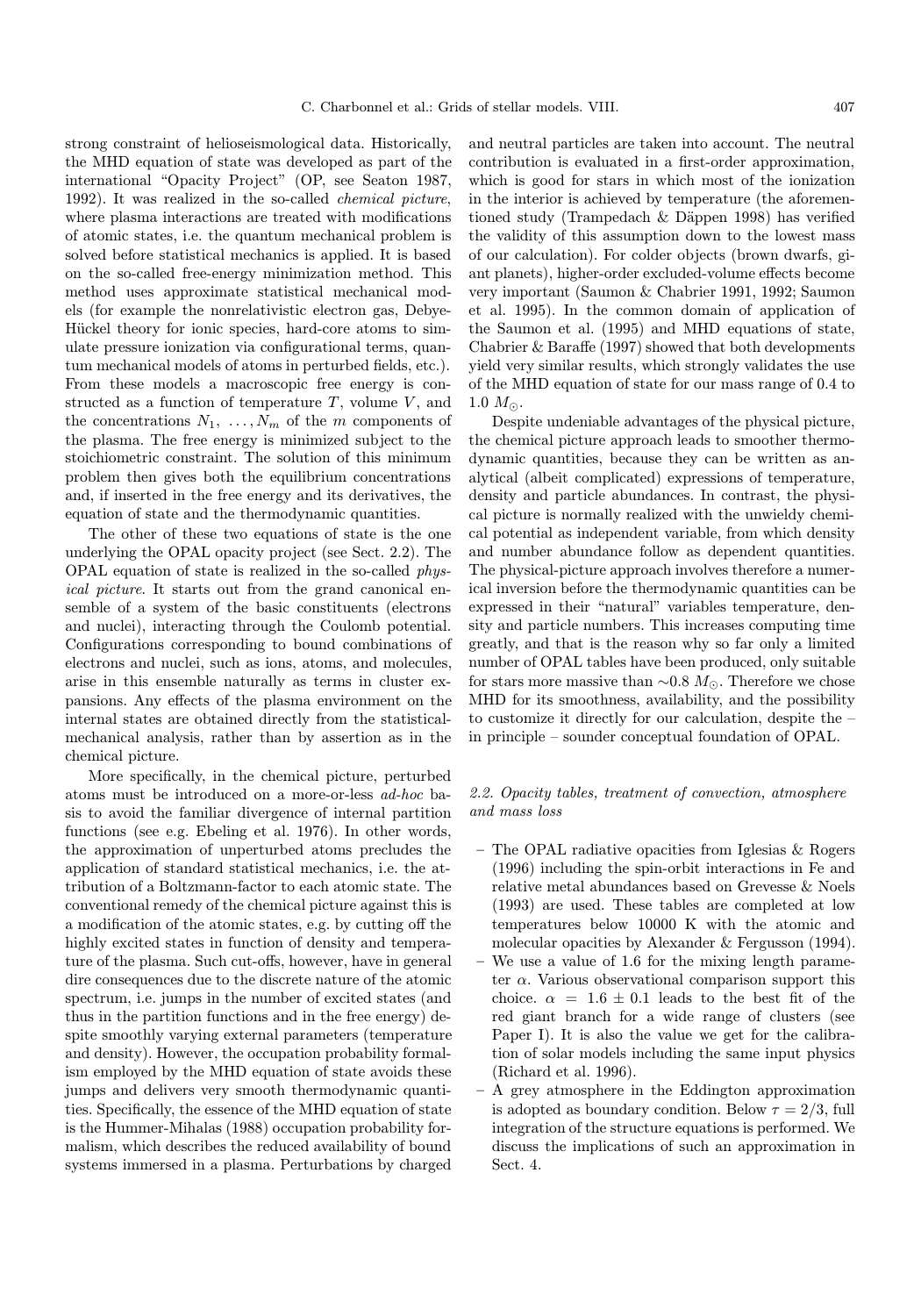– Evolution on the pre-main sequence and on the main sequence are calculated at constant mass. On the red giant branch, we take mass loss into account by using the expression by Reimers (1975):  $\dot{M} = 4 \; 10^{-13} \eta L$  $R/M$  (in  $M_{\odot}$  yr<sup>-1</sup>) where L, M and R are the stellar luminosity, mass and radius respectively (in solar units). At solar metallicity,  $\eta = 0.5$  is chosen (see Maeder & Meynet 1989). At  $Z = 0.001$ , the mass loss is lowered by a factor  $(0.001/0.020)^{0.5}$  with respect to the models at  $Z = 0.020$  for the same stellar parameters.

#### 2.3. Nuclear reactions

- Nuclear reaction rates are due to Caughlan & Fowler (1988). The screening factors are included according to the prescription of Graboske et al. (1973).
- Deuterium is destroyed on the pre-main sequence at temperatures higher than  $10^6$  K by  $D(p,\gamma)^3$ He and, to a lower extent, by  $D(D, p)^3$ H $(e^- \nu)^3$ He and  $D(D, n)^3$ He. We take into account these three reactions. In order to avoid the follow-up of tritium, we consider the last two reactions as a single process,  $D(D, \text{nucl})^3$ He. The  $\beta$  desintegration is considered as instantaneous, which is justified in view of the lifetime of tritium  $(\tau_{1/2} = 12.26 \text{ yr})$  compared with the evolutionary timescale. The rate of the  $D(D, \text{nucl})^3$ He reaction is written as

$$
\langle DD \rangle_{\text{nucl}} = (1 + \frac{\langle DD \rangle_p}{\langle DD \rangle_n}) \langle DD \rangle_n
$$

where we take for  $\frac{_{p}}{_{n}}$  a mean value of 1.065, in agreement with the rates given by Caughlan & Fowler (1988). The corresponding mean branch ratios are  $I_p =$ 0.5157 and  $I_n = 0.4843$ .

#### 2.4. Initial abundances

- The initial helium content is determined by  $Y =$  $0.24 + (\Delta Y/\Delta Z)Z$ , where 0.24 corresponds to the current value of the cosmological helium (Audouze 1987). We use the value of 3 for the average relative ratio of helium to metal enrichment  $(\Delta Y/\Delta Z)$  during galactic evolution. This leads to  $(Y, Z) = (0.300, 0.020)$ and (0.243, 0.001). In addition, computations were also performed with  $(Y, Z) = (0.280, 0.020)$ .
- The relative ratios for the heavy elements correspond to the mixture by Grevesse & Noels (1993) used in the opacity computations by Iglesias & Rogers (1996).
- Choosing initial abundance values for D and <sup>3</sup>He is more complex. Pre-solar abundances for both elements have been reviewed in Geiss (1993), however galactic chemical models face serious problems to describe their evolution (see e.g. Tosi 1996), and no reliable prescription exists to extrapolate their values in

time. Deuterium is only destroyed by stellar processing since the Big Bang Nucleosynthesis, so that its abundance decreases with time (i.e. with increasing metallicity). On the other hand, the actual contribution of stars of different masses is still subject to a large debate (Hogan 1995; Charbonnel 1995; Charbonnel & Dias 1998), and observations of  $(^{3}He/H)$  in the protosolar nebulae (Geiss 1993) and in galactic HII regions present a large dispersion. We adopt the same  $(D/H)$  and  $({}^{3}\text{He/H})$  initial values for both metallicities, namely 2.4  $10^{-5}$  and 2.0  $10^{-5}$  respectively.

#### 2.5. Initial models

At the low mass range considered in this paper, the observed quasi-static contraction begins rather close to the theoretical deuterium main sequence, once the stars emerge from their parental dense gas and dust. For the present purposes then, we take as starting models polytropic configurations on the Hayashi boundary, neglecting the corrections brought to isochrones and upper tracks by the modern accretion paradigm of star formation (Palla & Stahler 1993; Bernasconi & Maeder 1996). For the mass range considered here, these corrections are likely not to exceed 3% of the Kelvin-Helmholtz timescale for the premain sequence contraction times (Bernasconi 1996). We note, however, that the predicted upper locus for the optical appearance of T Tauri stars in the HR diagram can be as much as half less luminous than the deuterium ignition luminosity on the convective tracks ( $\Delta \log L \approx 0.3$ ).

#### 3. Short discussion of the main results

## 3.1. HR diagram and lifetimes

The HR diagrams for pre-main sequence evolution and for the following phases are given in Figs. 1 and 2 respectively for both metallicities. For each stellar mass, Table 1 displays the lifetimes in the contraction phase and in the deuterium- and hydrogen-burning phases. Note that we did not complete the main sequence evolution computations for the less massive stars which have a H-burning phase longer than the age of the universe; for these stars, our last computed model corresponds to an age of 20 Gyr.

- In the stellar mass range we consider, the ignition of deuterium burning (indicated in Fig. 1) takes place in a fully convective interior. During pre-main sequence evolution, a radiative core develops. However a proper radiative branch is absent, since these stars maintain a convective envelope all along contraction until the ZAMS has been reached, and further on.
- From Table 1 one can see that the contraction time lasts less than 4 thousandths of the hydrogen-burning stage.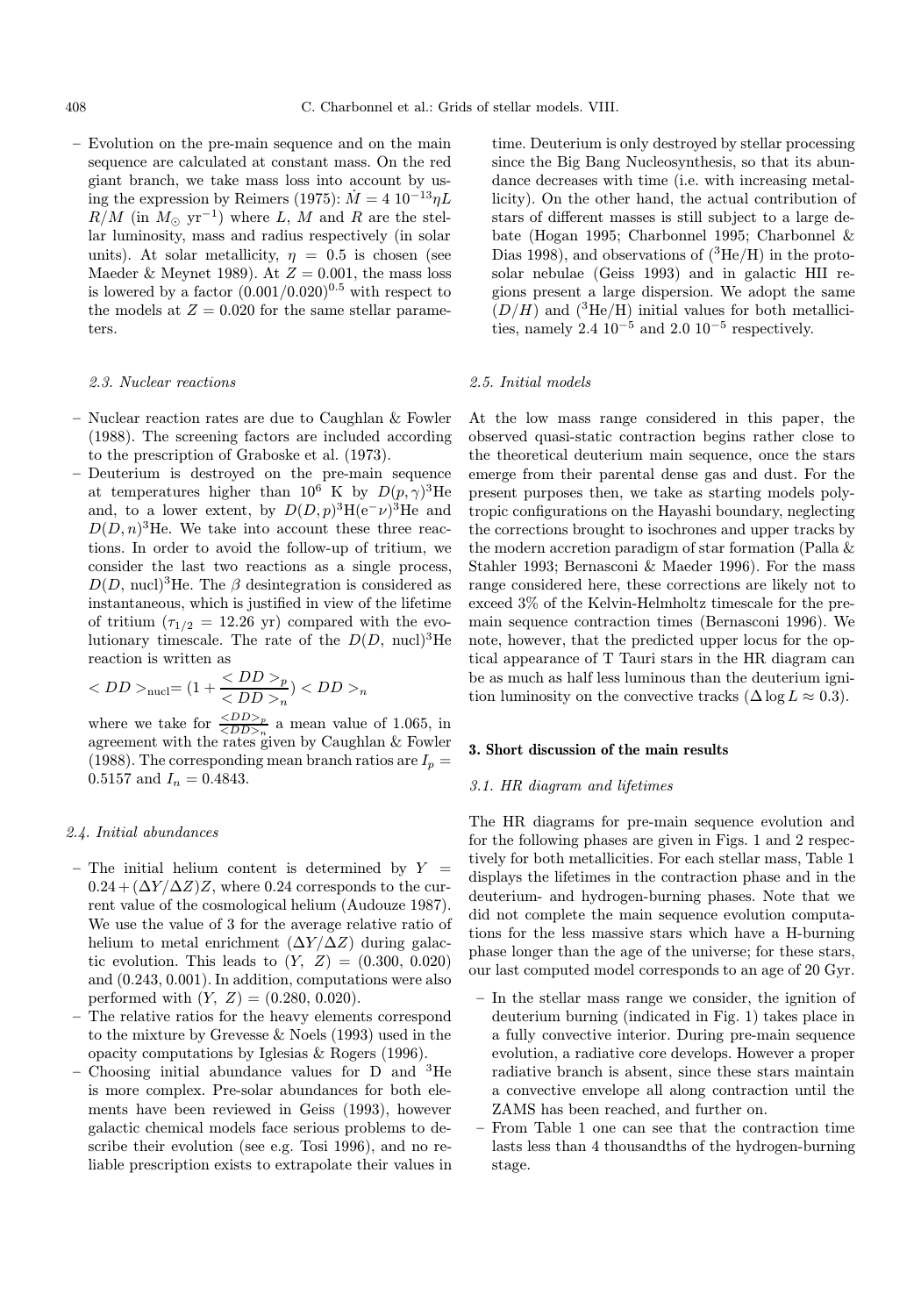Fig. 1. Theoretical HR diagrams for pre-main sequence evolution for all our models (from 0.4 to 1.0  $M_{\odot}$ ) for both metallicities. Triangles mark the ignition of deuterium burning. The radiative core appears at the square location, and the development of a small convective core is indicated by the circles (for  $Z = 0.020$ , the tracks are given only for the models with  $Y = 0.30$  to avoid confusion)

- Due to opacity effects, the entire evolution (pre-main sequence, main sequence and red giant branch) occurs at higher luminosity and effective temperature for a given stellar mass when the initial metallicity is smaller, or when the hydrogen content is lower for the same initial metallicity.
- As a consequence, the contraction phase and the deuterium- and hydrogen-burning phases for a given stellar mass are shorter at lower metallicity (see Table 1), and at lower hydrogen content for the same value of Z.

## 3.2. Influence of the equation of state

When we first compare the results obtained with the MHD and with the simple Geneva equations of state (see Figs. 3 and 4, and Table 2), we obtain essentially the same results than Lebreton  $&$  Däppen (1988). Firstly, the fact that MHD contains  $H_2$  molecules, and the simple Geneva code does not, is reflected in a shift essentially along the ZAMS. On the other hand, the Coulomb pressure correction, also contained in MHD, causes a slight shift of the ZAMS, clearly visible for higher masses, where there are no hydrogen molecules in the photosphere. This Coulomb effect has been well discussed in the case of helioseismology (e.g. Christensen-Dalsgaard et al. 1996). Conformal

Fig. 2. Theoretical HR diagrams for stellar masses between 0.6 and  $1 M_{\odot}$ , and position of the zero age main sequence (dashed line) for the entire mass interval

to the effect of the MHD equation of state to push the apparent position on the ZAMS upward, it also decreases the lifetime on the ZAMS (see Table 2).

For comparison, we have computed with the OPAL equation of state two 0.8  $M_{\odot}$  models (the lowest mass that can be computed with the current OPAL tables), for both metallicities. As can be seen in Fig. 3, the corresponding tracks are very close to those obtained with the MHD equation of state, the use of the OPAL equation of state leading to slightly higher effective temperature on the ZAMS. As far as their internal structure is concerned, the models computed with MHD equation of state have slightly deeper convection zones. The main sequence lifetime obtained with the MHD equation of state is slightly higher than the one obtained with the OPAL equation of state (Table 2). The comparison shows that down to 0.8  $M_{\odot}$  all is fine with the MHD pressure ionization. As mentioned in the introduction, Trampedach  $\&$  Däppen (1998) predict a correct functioning of pressure ionization in MHD even for much smaller masses. With the present comparison, we have validated their prediction at least to 0.8  $M_{\odot}$ .

## 4. Comparisons with other sets of models and with observations

We now compare our models with recent models computed by other groups and with various observations.

The strongest approximation in our models lies in the treatment of the atmosphere and of the surface boundary



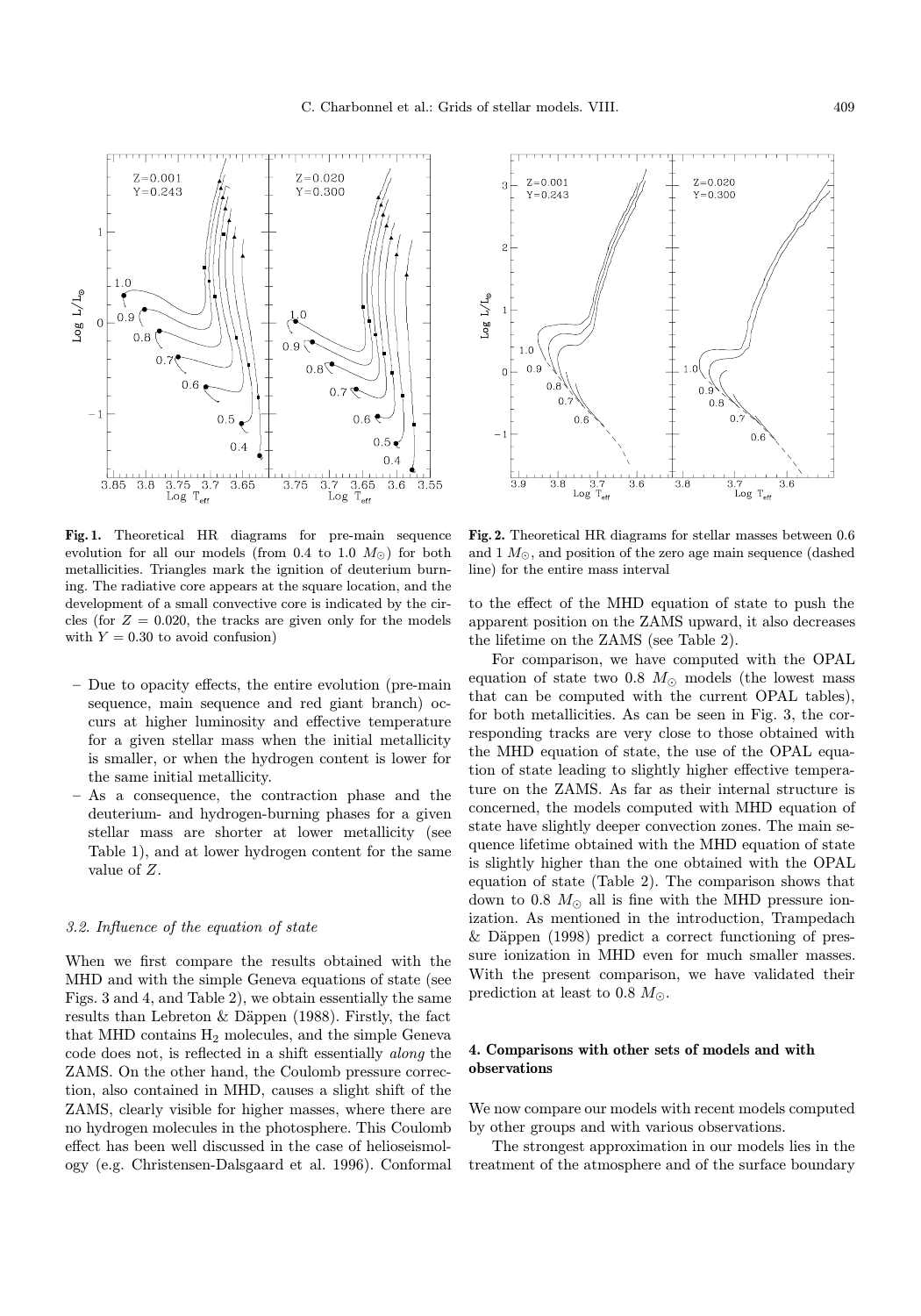

Fig. 3. Influence of the MHD equation of state on the main sequence evolutionary track of the  $0.8 M_{\odot}$  models. The solid, dotted and dashed lines correspond to models computed with the MHD, OPAL and the simple Geneva (Sect. 1) equations of state, respectively



Fig. 4. Influence of the MHD equation of state on the main sequence evolutionary track of the 1.0 and 0.8  $M_{\odot}$  models for  $Z = 0.020$ . The full and dashed lines correspond to models computed with the MHD and with the simple Geneva equations of state, respectively

Table 1. Lifetimes in contraction and nuclear phases (in units of  $10^6$  yr), and ratio of the contraction time  $t_c$  to the hydrogen burning time  $t_{\rm H}.$  For the less massive stars which have a main sequence phase longer than the Hubble time, we stopped the computations at an age of 20 Gyr

| Ζ<br>Y | mass | Initial Contraction D-burning H-burning<br>phase | phase | phase    | $t_c$ / $t_H$ |
|--------|------|--------------------------------------------------|-------|----------|---------------|
|        |      |                                                  |       |          |               |
| 0.001  | 0.4  | 160.10                                           | 0.417 |          |               |
| 0.243  | 0.5  | 81.11                                            | 0.321 |          |               |
|        | 0.6  | 51.89                                            | 0.277 |          |               |
|        | 0.7  | 36.44                                            | 0.240 |          |               |
|        | 0.8  | 31.20                                            | 0.214 | 14338.03 | 0.0022        |
|        | 0.9  | 22.82                                            | 0.196 | 9051.01  | 0.0025        |
|        | 1.0  | 19.34                                            | 0.187 | 6847.20  | 0.0028        |
| 0.020  | 0.4  | 153.84                                           | 0.605 |          |               |
| 0.300  | 0.5  | 117.34                                           | 0.476 |          |               |
|        | 0.6  | 88.26                                            | 0.389 |          |               |
|        | 0.7  | 68.80                                            | 0.330 |          |               |
|        | 0.8  | 58.15                                            | 0.302 | 22713.11 | 0.0026        |
|        | 0.9  | 44.30                                            | 0.276 | 14070.96 | 0.0031        |
|        | 1.0  | 32.80                                            | 0.252 | 9059.52  | 0.0036        |
| 0.020  | 0.4  | 161.79                                           | 0.640 |          |               |
| 0.280  | 0.5  | 124.50                                           | 0.484 |          |               |
|        | 0.6  | 93.75                                            | 0.407 |          |               |
|        | 0.7  | 72.86                                            | 0.344 |          |               |
|        | 0.8  | 62.34                                            | 0.309 | 26372.72 | 0.0024        |
|        | 0.9  | 48.26                                            | 0.286 | 16421.94 | 0.00002       |
|        | 1.0  | 37.98                                            | 0.263 | 10662.62 | 0.00002       |

Table 2. Lifetimes on the main sequence (in units of  $10^6$  yr) for models computed with the MHD, the OPAL and the simple Geneva equation of state

| Z                       | $M/M_{\odot}$     | $t_H(MHD)$                   |                              | $t_{\rm H}$ (OPAL) $t_{\rm H}$ (orig. Geneva) |
|-------------------------|-------------------|------------------------------|------------------------------|-----------------------------------------------|
| 0.020<br>0.020<br>0.001 | 1.0<br>0.8<br>0.8 | 9059.5<br>22713.3<br>14338.0 | 8968.1<br>22361.4<br>13986.0 | 9970.1<br>25151.3                             |

conditions, which are specified by the Eddington approximation. In Figs. 5 and 6 we compare our results with the models of D'Antona & Mazzitelli (1994) and Tout et al. (1996) which also rely on a simple treatment of the boundary conditions. For the mass range considered in our work we obtain predictions very similar to D'Antona & Mazzitelli.

Sophisticated model atmospheres for the computation of very low mass stars have been developed recently (Baraffe et al. 1995, 1998; Brett 1995; Allard et al. 1997). Their use becomes crucial for very low mass stars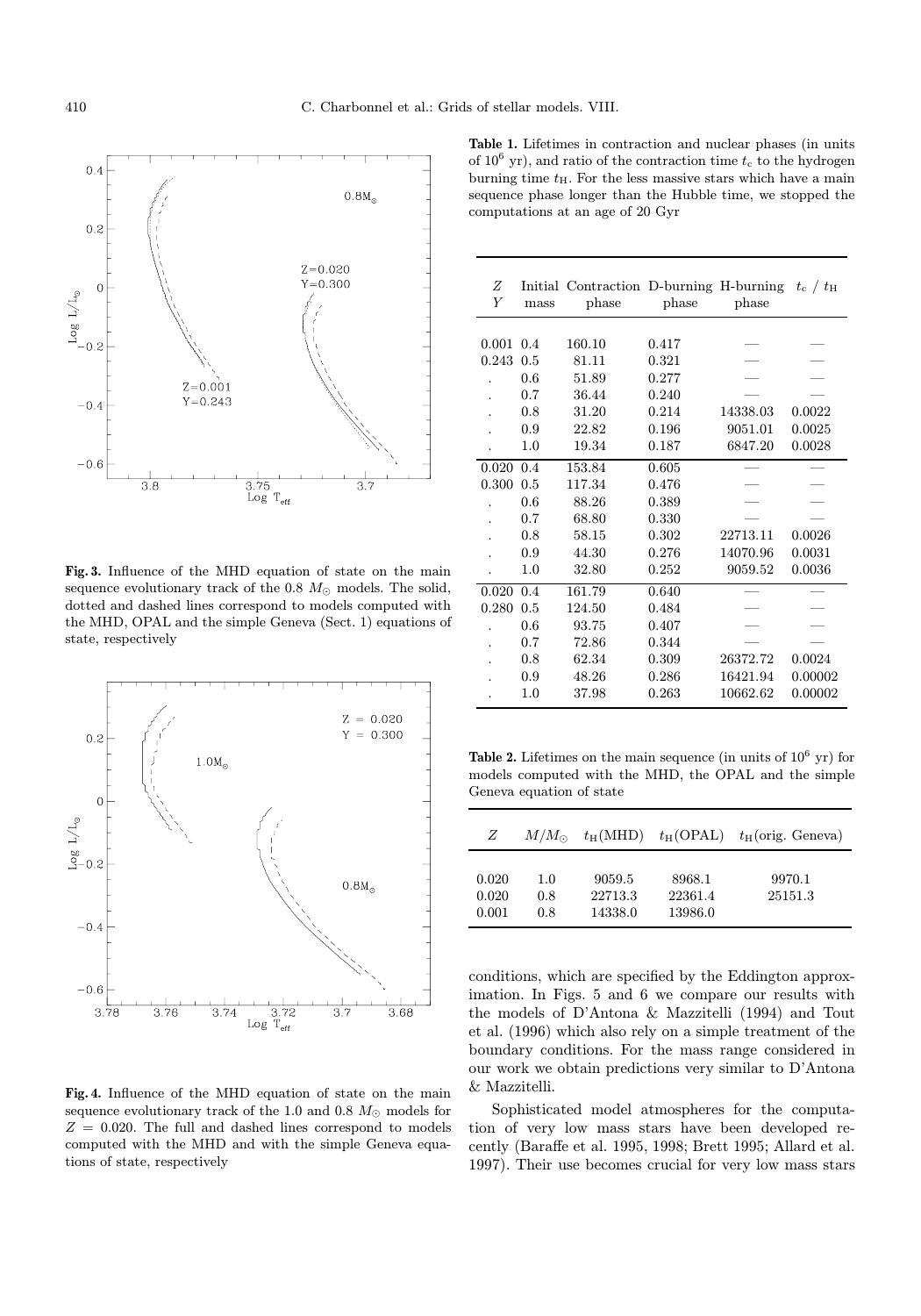$-0.1$ 

 $\begin{array}{c} \begin{array}{c} \text{Log } R/R_{\odot} \\ \text{-} \\ \text{-} \\ \text{-} \\ \text{-} \end{array} \end{array}$ 

 $-0.4$ 

 $-0.5$ 

 $\overline{0.4}$ 

 $Z = 0.001$ 

 $\frac{1}{3.7}$ <br>og T<sub>eff</sub>

 $Log$ 

 $\overline{3.6}$ 

Fig. 5. Theoretical HR diagrams at two values of the metallicity. Solid lines: our models  $(Y = 0.28$  for  $Z = 0.02)$ ; dashed lines: Chabrier & Baraffe (1997); dashed-dotted lines: Tout et al. (1997); open squares: D'Antona & Mazzitelli (1994). The models are taken at 0.1 Gyr, except for the zams models of T97. The observational data are from Popper (1980; black points) and from Leggett et al. (1996; black triangles)

 $\overline{3.8}$ 

 $\frac{3.7}{3.2}$ 

 $3.6$ 

 $Z = 0.020$ 

 $\Omega$ 

 $-0.5$ 

 $-1.5$ 

 $\overline{3.8}$ 

 $\log\,L/L_{\odot}$ 

 $(M \leq 0.4~M_{\odot})$  down to the brown dwarf limit. We refer to Chabrier & Baraffe (1997) and Baraffe et al. (1998) for a discussion of the physical basis of the differences. As can be seen in Fig. 5, the Eddington approximation we use results in higher  $T_{\text{eff}}$  (from 2 to 5% depending on the metallicity) compared to the Chabrier & Baraffe (1997) models at our low mass end; our models also have slightly smaller radius (see Fig. 6). In this mass range the predictions agree well with the observations of Popper (1980) and Leggett et al. (1996) and do not allow to disregard one model with respect to the other.

In Fig. 7 we show the predicted mass-luminosity relations for the  $V$  and  $K$  band for different metallicities and ages. The magnitudes were derived from the standard stellar library for evolutionary synthesis of Lejeune et al. (1998), which provides empirically calibrated colours for solar metallicity and a semi-empirical correction for nonsolar metallicities. The comparison with the observations of Andersen (1991) and Henry & McCarthy (1993) shows a good agreement with our predictions for both the V and K band (Fig. 7). Again a similar agreement is obtained with the models of Brocato et al. (1998) and Baraffe et al. (1998).

From the comparisons in Figs. 5 to 8, we conclude (in agreement with Alexander et al. 1997) that for the mass range considered in this work an approximate



 $M/M_{\odot}$ 

 $0.8$ 

 $\overline{0.6}$ 



Fig. 7. Mass-luminosity relations at 0.1 and 10 Gyr (solid and dashed lines respectively) for the solar (with  $Y = 0.28$ ) and low metallicity models (lower and upper curves respectively). The observations are from Andersen (1991) and Henry & McCarthy (1993) (white and black circles respectively)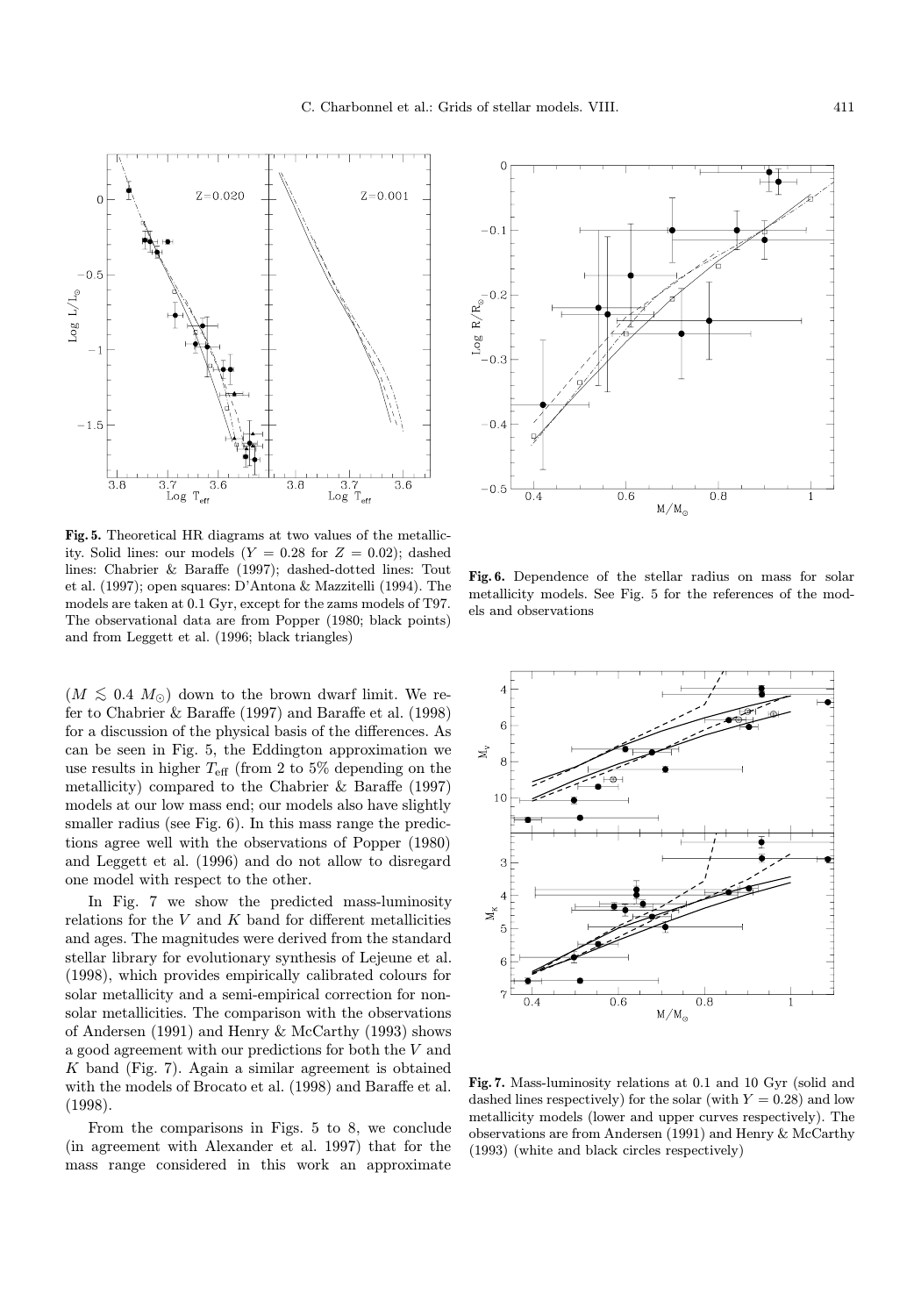treatment of the stellar atmosphere leads to a satisphactory agreement between theoretical predictions and observations. Independently ab initio stellar interior and atmosphere models allowing the detailed predictions of all observational properties are of fundamental importance for our understanding of very low mass stars which are out of the scope of the present grids.

## Appendix A: Appendix: How to obtain the tables by file-transfer

The results of this work and of our previous grids (Papers I to VI) are published by Astronomy and Astrophysics at the Centre de Données Stellaires (CDS at Strasbourg) where the corresponding tables are available in electronic form:

http://cdsweb.u-strasbg.fr. These data can also be obtained from the Geneva Observatory

- http://obswww.unige.ch/
- (contact Corinne. Charbonnel@obs-mip.fr).

An ensemble of models were selected to describe each evolutionary track. For each model the tables display the age, actual mass, log  $L/L_{\odot}$ , log  $T_{\text{eff}}$ , the surface abundances in mass fraction of H,  ${}^{4}$ He,  ${}^{12}$ C,  ${}^{13}$ C,  ${}^{14}$ N,  ${}^{16}$ O, <sup>17</sup>O, <sup>18</sup>O, <sup>20</sup>Ne, <sup>22</sup>Ne, the core mass fraction Qcc,  $log(-M)$ (where  $\dot{M}$  is the mass loss rate on the red giant branch), log  $\rho_c$  (where  $\rho_c$  is the central density), log  $T_c$  (where  $T_c$  is the central temperature), and the central abundances in mass fraction of the above elements. A detailed description of the models selection and of the tables contents is given in Paper I. We now also provide photometric data in verious systems for all tracks and isochrones (see Schaerer & Lejeune 1998).

Acknowledgements. We thank Thibault Lejeune for calculations prior to publication. C.C. wishes to express her gratitude to the staff of the Space Telescope Science Institute where this study was carried out. W.D. was supported in part by the grants AST-9315112 and AST-9618549 of the National Science Foundation. D.S. is supported by the Swiss National Foundation for Scientific Research and acknowledges partial support from the Directors Discretionary Research Fund of the STScI.

#### References

- Alexander D.R., Fergusson J.W., 1994, ApJ 437, 879
- Alexander D.R., Brocato E., Cassisi S., Castellani V., Ciacio F., Degl'Innocenti S., 1997, A&A 317, 90
- Allard F., Hauschildt P.H., Alexander D.R., Starrfield S., 1997, ARA&A 35, 137
- Andersen J., 1991, A&AR 3, 91
- Audouze J., 1987, in Observational Cosmology, IAU Symp. 124, Hewitt A. et al. (eds.). Reidel Publ., p. 89
- Baraffe I., Chabrier G., Allard F., Hauschildt P.H., 1995, ApJ 446, L35
- Baraffe I., Chabrier G., Allard F., Hauschildt P.H., 1998, A&A (submitted) (astro-ph/9805009)
- Basu S., Christensen-Dalsgaard J., 1997, A&A 322, L5
- Bernasconi P.A., 1996, A&AS 120, 57
- Bernasconi P.A., Maeder A., 1996, A&A 307, 829
- Brett J.M., 1995, A&A 295, 736
- Brocato E., Cassisi S., Castellani V., 1998, MNRAS 295, 711
- Caughlan G.R., Fowler W.A., 1988, Atomic Data Nuc. Data Tabs. 40, 283
- Chabrier G., Baraffe I., 1997, A&A 327, 1039
- Charbonnel C., 1995, ApJ 453, L41
- Charbonnel C., Dias do Nascimento J., 1998, A&A 336, 915
- Charbonnel C., Lebreton Y., 1993, A&A 280, 666
- Charbonnel C., Meynet G., Maeder A., Schaller G., Schaerer D., 1993, A&A 102, 339
- Charbonnel C., Meynet G., Maeder A., Schaerer D., 1996, A&AS 115, 339
- Christensen-Dalsgaard J., Däppen W., Lebreton Y., 1988, Nat 336, 634
- Christensen-Dalsgaard J., Däppen W., and the GONG team, 1996, Sci 272, 1286
- D'Antona F., Mazzitelli I., 1994, ApJS 90, 467
- D'Antona F., Mazzitelli I., 1996, ApJ 456, 329
- Däppen W., Mihalas D., Hummer D.G., Mihalas B.W., 1988, ApJ 332, 261
- Ebeling W., Kraeft W.D., Kremp D., 1976, Theory of Bound States and Ionization Equilibrium in Plasmas and Solids. Akademie Verlag, Berlin, DDR
- Geiss J., 1993, Origin and Evolution of the Elements, Prantzos N., Vangioni-Flam E., Cassé M. (eds.). Cambridge University Press, p. 89
- Graboske H.C., de Witt H.E., Grossman A.S., Cooper M.S., 1973, ApJ 181, 457
- Grevesse N., Noels A., 1993, in: "Origin and Evolution of the Elements", Prantzos N., Vangioni-Flam E., Cassé M. (eds.), CUP
- Henry T.J., McCarthy D.W., 1993, AJ 106, 773
- Hogan C., 1995, ApJ 441, L17
- Hummer D.G., Mihalas D., 1988, ApJ 331, 794
- Iglesias C.A., Rogers F.J., 1996, ApJ 464, 943
- Lebreton Y., Däppen W., 1988, Seismology of the Sun and the Sun-like Stars, Domingo V., Rolfe E.J. (eds.). ESA SP-286, 661
- Leggett S.K., Allard F., Berriman G., Dahn C.C., Hauschildt P.H., 1996, ApJS 104, 117
- Lejeune T., Cuisinier F., Buser R., 1997, A&AS (in press) (astro-ph/9710350)
- Maeder A., Meynet G., 1989, A&A 210, 155
- Meynet G., Maeder A., Schaller G., Schaerer D., Charbonnel C., 1994, A&AS 103, 97
- Mihalas D., Hummer D.G., Däppen W., 1988, ApJ 331, 815
- Mowlavi N., Schaerer D., Meynet G., Bernasconi P.A., Maeder A., Charbonnel C., 1998, A&AS 128, 1
- Palla F., Stahler S.W., 1993, ApJ 418, 414
- Popper D.M., Ann. Rev. Astr. Ap. 18, 115
- Reimers D., 1975, Mem. Soc. Roy. Sci. Liège 8, 369
- Richard O., Vauclair S., Charbonnel C., Dziembowski W.A., 1996, A&A 312, 1000
- Rogers F.J., 1986, ApJ 310, 723
- Rogers F.J., Swenson F.J., Iglesias C.A., 1996, ApJ 456, 902
- Saumon D., Chabrier G., 1991, Phys. Rev. A44, 5122